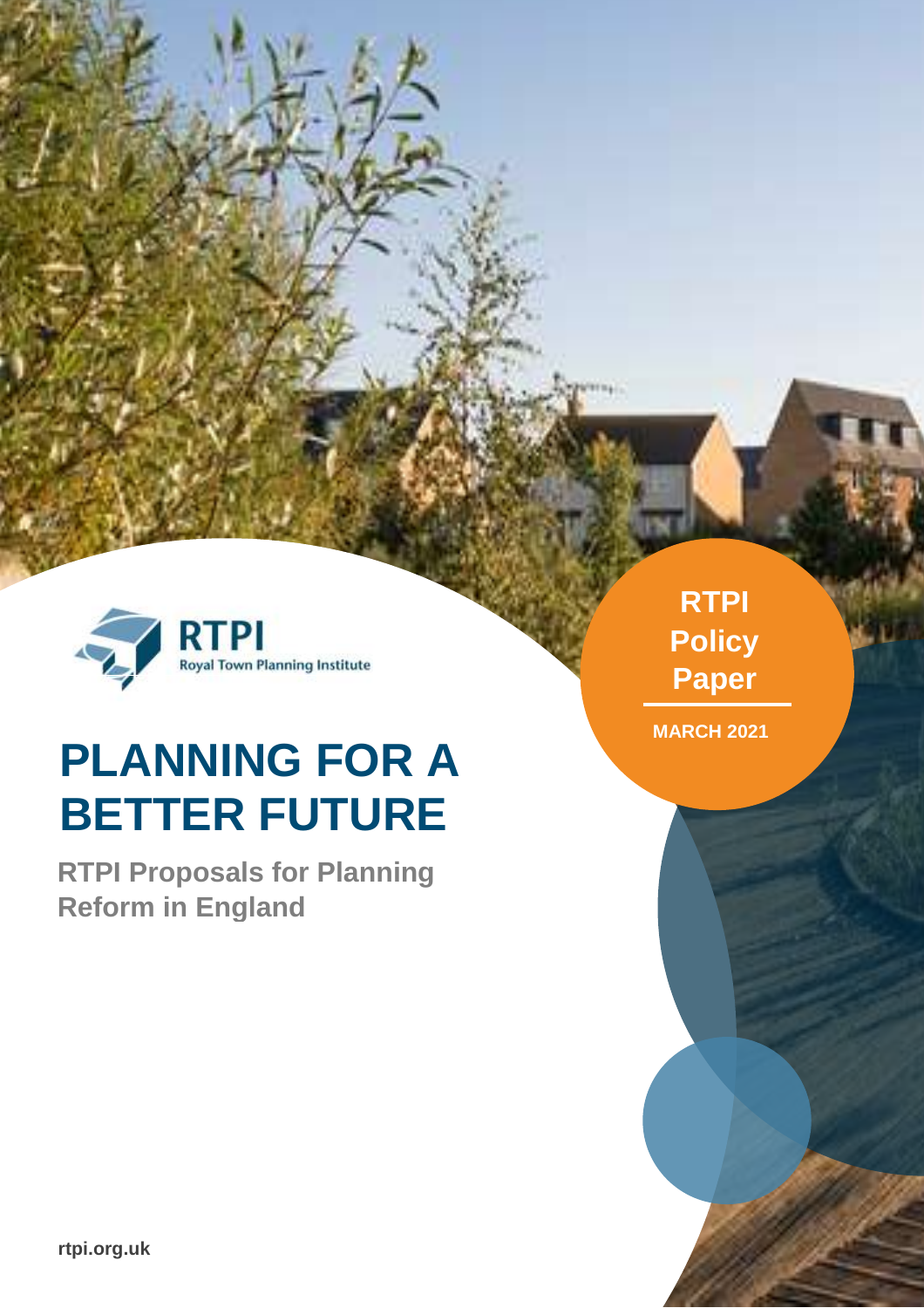#### **The Royal Town Planning Institute (RTPI)**

**The RTPI champions the power of planning in creating prosperous places and vibrant communities. We have over 25,000 members in the private, public, academic and voluntary sectors.** 

**Using our expertise and research, we bring evidence and thought leadership to shape planning policies and thinking, putting the profession at the heart of society's big debates. We set the standards of planning education and professional behaviour that give our members, wherever they work in the world, a unique ability to meet complex economic, social and environmental challenges. We are the only body in the United Kingdom that confers Chartered status to planners, the highest professional qualification sought after by employers in both private and public sectors.**

#### **This paper**

**This paper outlines RTPI's proposals for planning reform in England. In April 2020, the RTPI published [priorities for planning reform in England.](https://www.rtpi.org.uk/policy/2020/april/priorities-for-planning-reform-in-england/) We have now returned to this topic and devised some practical proposals for change. It summarises our main asks on plan making, control of development, Green Growth Boards, planning for climate change and nature recovery and planning with and for people. We have also published a [longer paper with](https://www.rtpi.org.uk/policy-and-research/planning-for-a-better-future/)  [detailed proposals on our asks.](https://www.rtpi.org.uk/policy-and-research/planning-for-a-better-future/)** 

#### **Front and back cover image**

Brooklands. Taken from a submission by Places for People to the 2021 RTPI Planning Awards for Excellence. Brooklands is a new neighbourhood of 2,500 design-led homes of mixed tenure as well as essential infrastructure, roads, playgrounds, two new primary schools and a high school. The homes are varied in their size, ranging from 1 and 2 bedroom apartments to 3, 4, and 5-bed family homes. The development is located 10 minutes from Milton Keynes.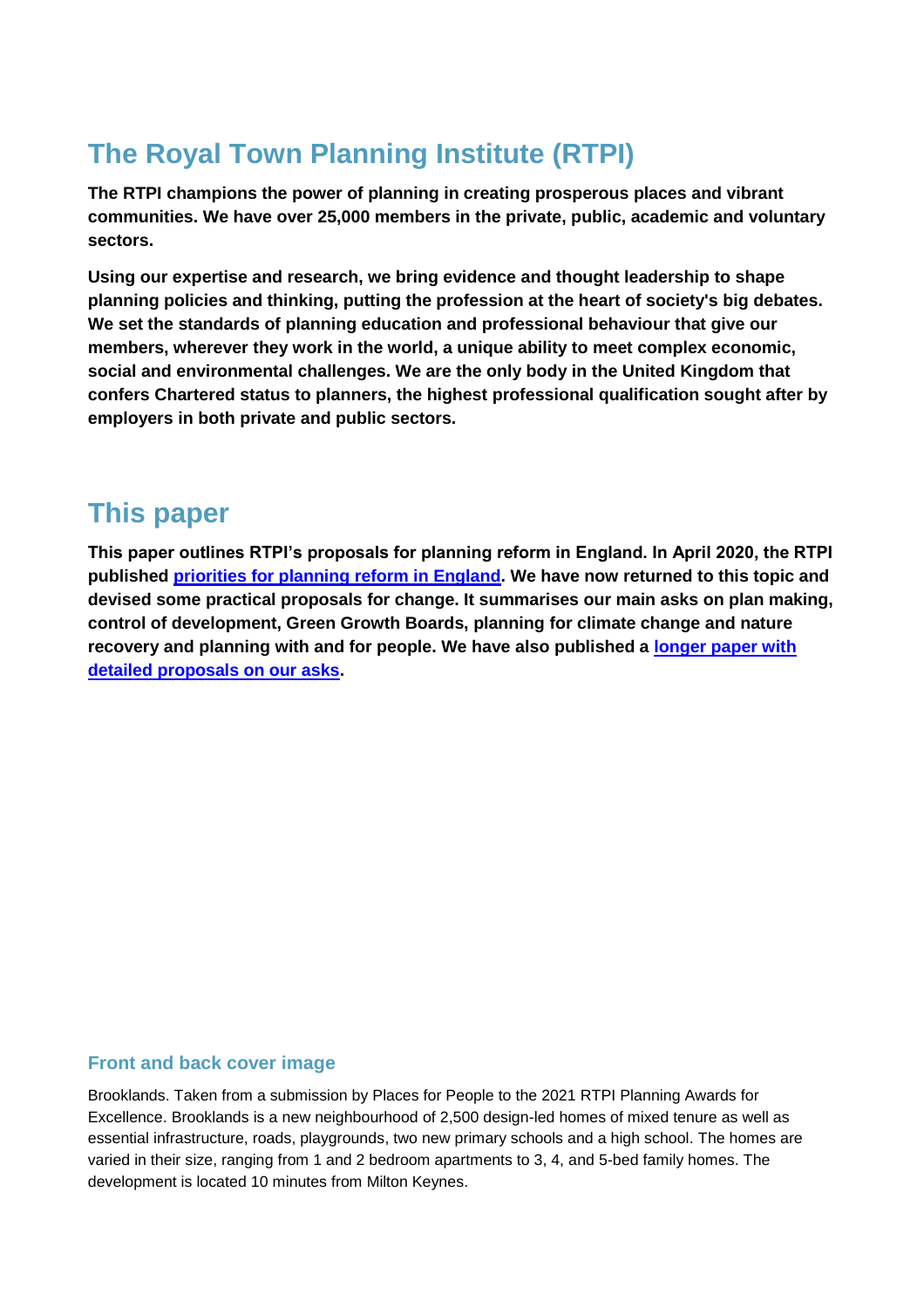#### **Contents**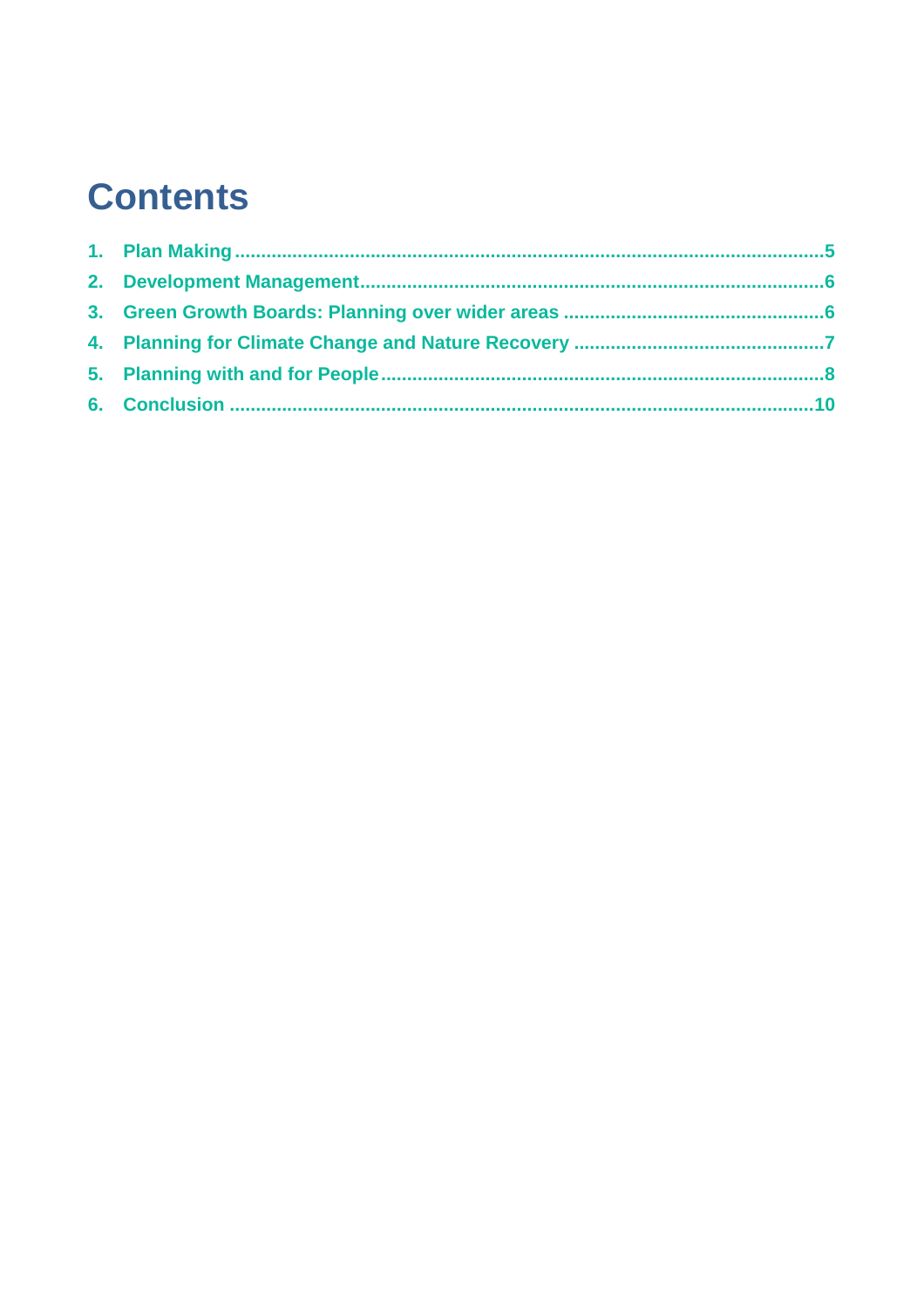### **Introduction**

Modern urban planning was conceived during Victorian times as a public health intervention, responding to the spread of disease through overcrowded slums. The UK's current systems were designed to help the country rebuild after the devastation of World War II. In the decades that followed, planning evolved to reflect wider objectives: improving access to public parks and open spaces, setting standards for high quality and affordable housing, protecting cultural and historical assets, and shaping neighbourhoods to provide a mixture of local services and offer a choice of sustainable, healthy modes of transport. The [RTPI's Awards for Planning Excellence](RTPI%20Awards%20for%20Planning%20Excellence) champion these achievements of the planning profession in delivering on these goals.

Now, as we recover from a new and different health challenge planning is poised to be re-imagined to deliver in new ways. Through planning we can create healthy and thriving communities that are more equally economically robust, whilst tackling overarching threat of climate change. Planning is the system by which we can join up so many of these agendas, to literally plan our way to a better future for our towns and countryside, and therefore for the people that live and work in them. We need to recognise the importance of planning once again and to be visionary in our response to this opportunity. We need to be open and honest about what doesn't work and look at new ways to create holistic visions for places that capitalises on technical innovation and levers the renewed interest in local place by communities.

The UN Sustainable Development Goals were agreed by many nations in 2015. These are all of vital importance but in the planning field, we notice particularly:

- SDG3 Good Health and Well Being
- SDG5 Gender Equality
- SDG7 Affordable and Clean Energy
- SDG8 Decent Work and Economic Growth
- SDG9 Industry Innovation and Infrastructure
- SDG10 Reduced Inequalities
- SDG 13 Climate Action
- SDG15 Life on Land

For the first time globally, a special goal - SDG11 Sustainable Cities and Communities recognises that effectively coordinating our ambitions in *places* is the real test of their effectiveness.

As we recover from the pandemic, planning must now respond to new challenges and opportunities: supporting the economic recovery while tackling inequality, accelerating progress towards net zero carbon, building resilience and reversing habitat and biodiversity loss. This will require a reinvigorated planning system. And everyone involved needs to know what *purpose* it serves.

Chief among its purposes must be the provision of housing which is affordable to a range of occupiers and which is located and designed in ways that achieve carbon neutrality, supported by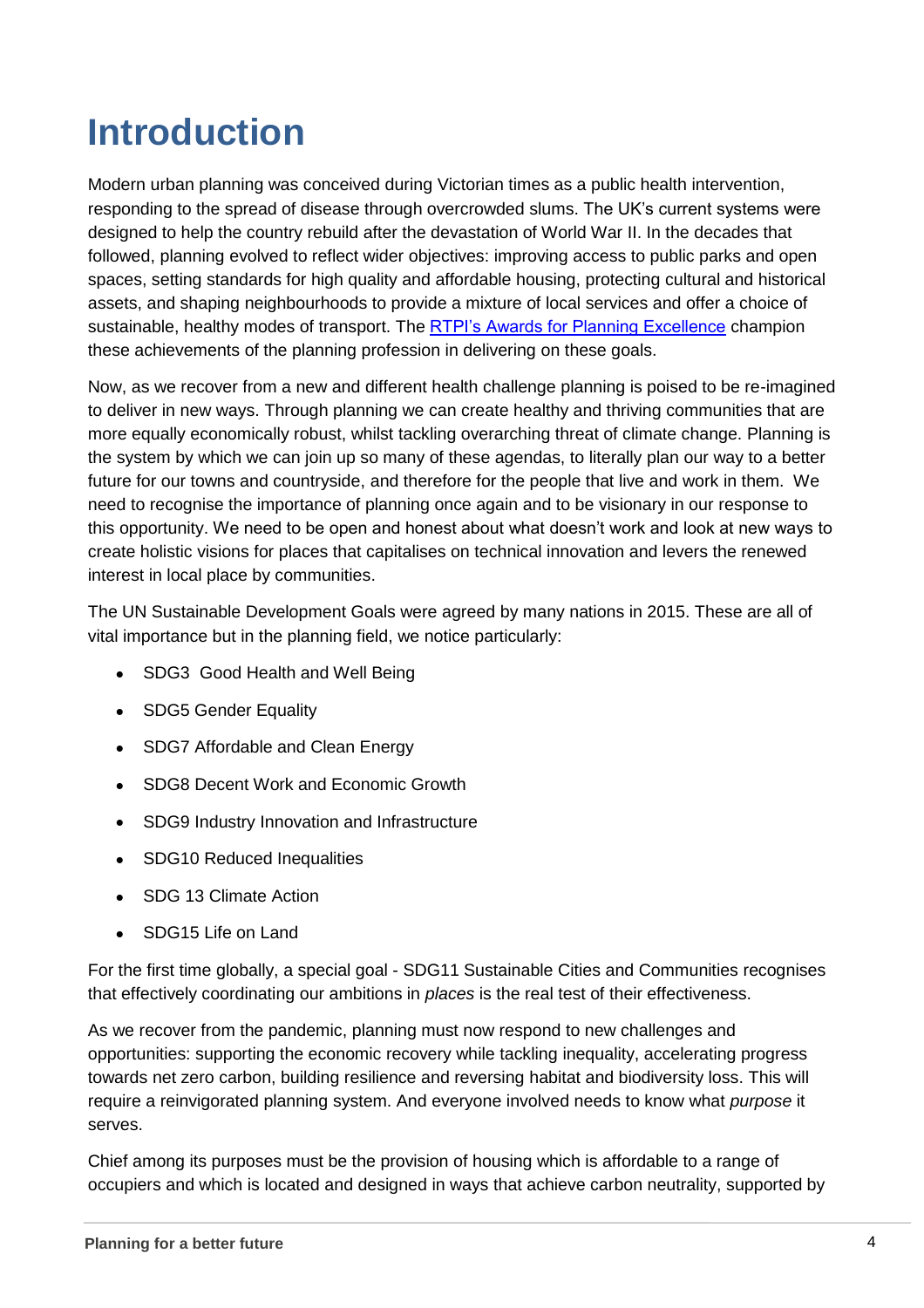the upfront provision of transport, utilities and green infrastructure.

However, while plans must deliver new housing, the health, economic and climate crisis demands a greater emphasis on the renewal, repurposing and retrofit of existing buildings. Planning can integrate this with interventions to regenerate deprived areas, creating new green spaces, improving access to jobs, services and amenities, attracting businesses, and supporting a resurgence of social and cultural activity.

Moreover, as markets respond to the climate crisis by providing new green jobs, planning can boost our competitive advantage by creating places, which meet the needs of those businesses and industries driving the shift to a zero-carbon and circular economy.

In April 2020, the RTPI published [priorities for planning reform in England.](https://www.rtpi.org.uk/policy/2020/april/priorities-for-planning-reform-in-england/) We have now returned to this topic and devised some practical proposals for change.

### <span id="page-4-0"></span>**1. Plan Making**

By taking a long-term view and considering all relevant factors, we believe that better outcomes can be generated through making plans for local areas, not making piecemeal one-off decisions. It is not only a matter of consistency, it's also the only way that *coordination* of all relevant investment streams can be achieved; it is also the only way to provide certainty to developers and communities. A cohesive systems approach is required that supports delivery across multiple priority areas. There is little point in planning land purely for housing purposes unless many other investment programmes are linked in so that we can plan for people and places.

Plan making is in need of improvement. The resources available to undertake it have been severely depleted over the years since 2010. Public engagement in plan making is low and skewed to certain groups. It can still take a long time to produce a plan despite repeated attempts to address this problem by successive governments. Local plans still have remarkably little leverage over investment programmes – even key programmes in the *public* sector such as health, education and transport. Local plans are sometimes not even followed by the councils that drew them up and the developers who helped produce them. As a result, people lose faith in them, and worse, strongly oppose proposals in them to making provision for much needed housing in some parts of the country.

Furthermore, local councillors in particular can feel disenfranchised in the plan making process by the repeated changes in government policy and the requirement to follow it very closely. As a result, they can instead feel obliged to intervene more at the planning application state. And many would agree that whilst plans must be backed by evidence, the amount of reports now apparently required for plans has become disproportionate.

We propose ways to rectify this by:

- [Proper resourcing for the local plan function](https://www.rtpi.org.uk/policy-and-research/planning-for-a-better-future/#M-1.1)
- **[Greater weight for local plan allocations](https://www.rtpi.org.uk/policy-and-research/planning-for-a-better-future/#M-1.2)**
- [Fixed timescales for local plans](https://www.rtpi.org.uk/policy-and-research/planning-for-a-better-future/#M-1.3)
- [A new "duty to deliver": bringing other spending programmes into alignment with local plans](https://www.rtpi.org.uk/policy-and-research/planning-for-a-better-future/#M-1.4)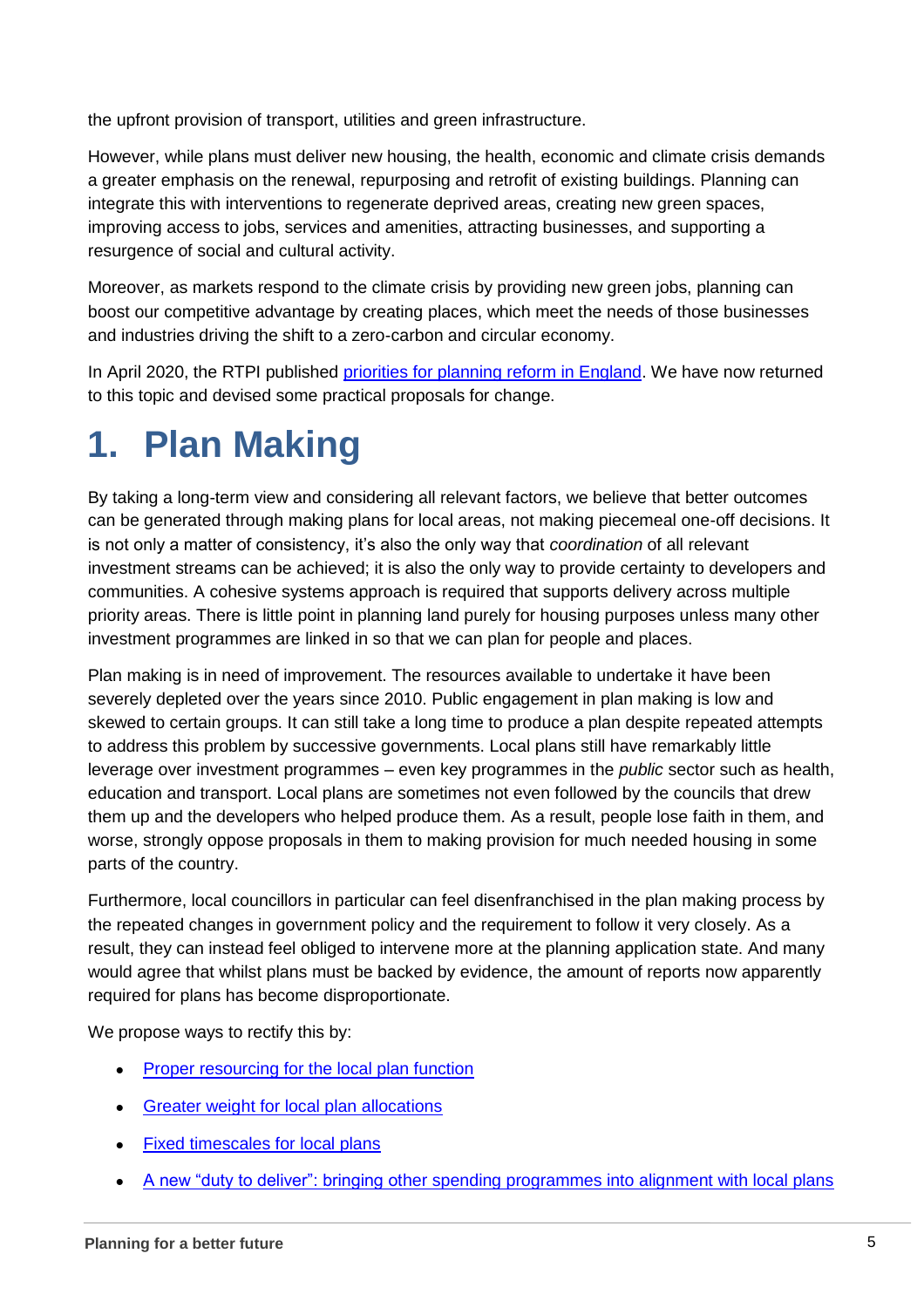[Building on the digital transformation of planning in order to increase public engagement](https://www.rtpi.org.uk/policy-and-research/planning-for-a-better-future/#M-1.5)

### <span id="page-5-0"></span>**2. Development Management**

The determination of planning applications ("development management") is the part of the planning system, which the public is most connected to. We consider that there have been many wrong turns in how the control of development has progressed in the past. Central government (and some local authority management teams) have placed undue emphasis on the *speed* of determination of planning applications. Far too little research has focused on whether the control of development is producing the outcomes society needs.

Public policy commentators have focused unduly on the challenges faced by applicants in the process, and nothing like enough on the value added through development control. An area where evidence is sorely lacking is the assessment of the way planning offices improve schemes through negotiation with applicants both before applications are submitted and when they are in the system.

Development management staff are rightly concerned about unrealistic expectations from councilors and applicants (given the level of resources available).

We propose:

- **[Sustainable Development Commitments: Adding Value to Plan Allocations](https://www.rtpi.org.uk/policy-and-research/planning-for-a-better-future/#M-2.1)**
- $\bullet$  Development management to be properly resourced  $-\underline{\mathsf{at}}$  the very least full cost recovery

### <span id="page-5-1"></span>**3. Green Growth Boards: Planning over wider areas**

It has been well documented that the current Duty to Co-operate does not operate as effectively as needed in practice. However, there is a pressing need for it to be replaced with a new mechanism to deliver joined-up thinking for climate action, transport, infrastructure, housing provision and nature recovery.

Many of the problems associated with planning in England can be traced back to an insufficient focus on the wider area. The lack of integration with other public sector strategies and spending programmes is partly because most other public activity is planned on wider areas than many local planning authorities. However, even within the planning sector alone, over the last ten years a huge waste of effort has gone into trying to align the local plans of adjoining areas. It is a broadbrush rule that the slowest progress on local plans has been in places where agreement on "housing numbers" within single housing markets has been bogged down in lack of political leadership at both central and local levels.

We do not propose a revival of regional strategies (which had problems) nor even of county structure plans, but a radically new approach, which faces the challenges of the 21<sup>st</sup> Century head on.

For far too long planning has not grappled with issues of climate, public health, skills and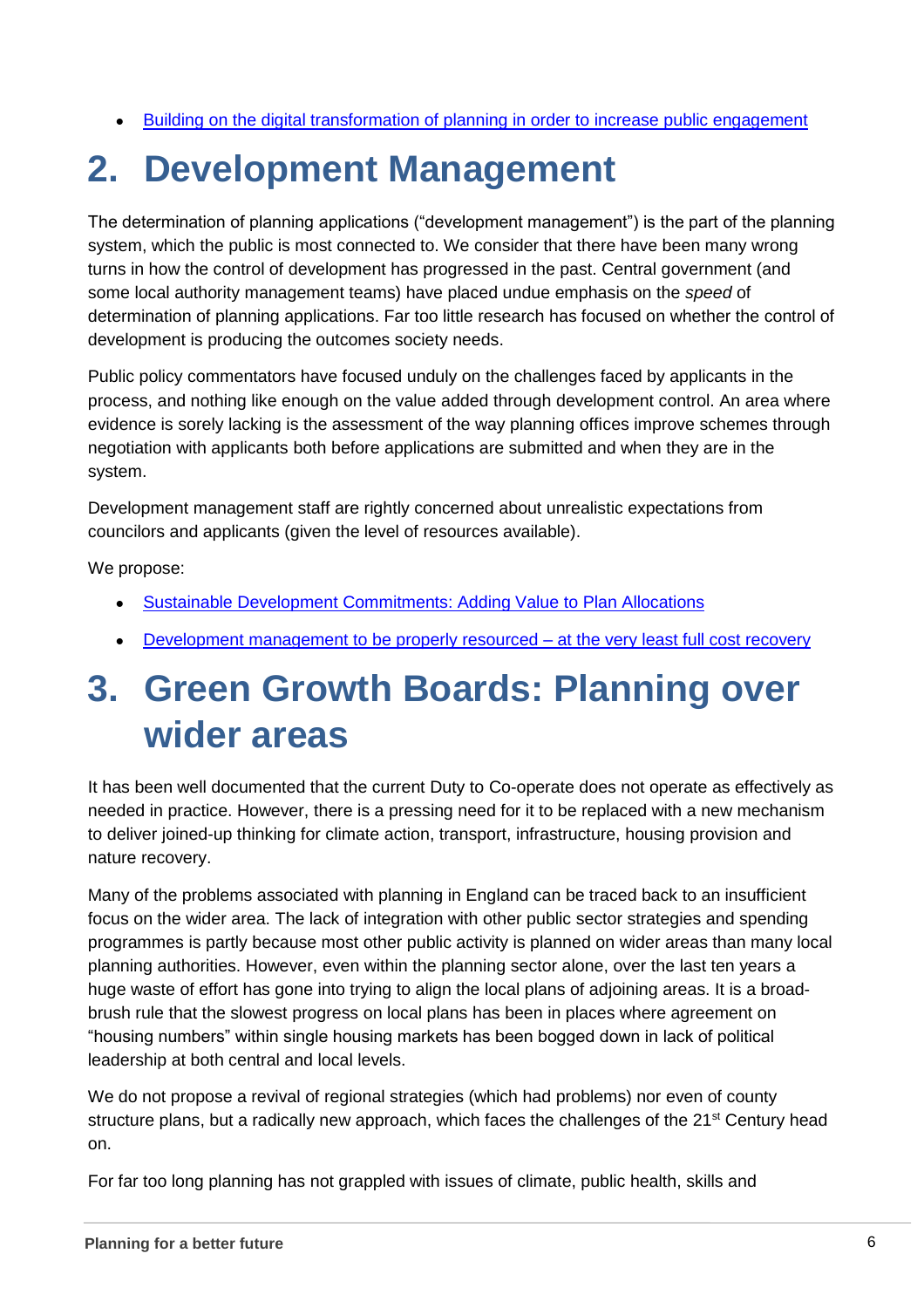infrastructure head on, partly due to insufficient permission to do so from central government, but also due to insufficient wider-area institutions with which to engage. With the slow evolution of wider-area government starting (but by no means limited to) combined authorities, this is beginning to change. Planning must not be left behind.

We propose:

- [Green Growth Boards](https://www.rtpi.org.uk/policy-and-research/planning-for-a-better-future/#M-3.1)
- [Local Planning Agencies](https://www.rtpi.org.uk/policy-and-research/planning-for-a-better-future/#M-3.2)
- [Resources for Strategic Planning](https://www.rtpi.org.uk/policy-and-research/planning-for-a-better-future/#M-3.3)

### <span id="page-6-0"></span>**4. Planning for Climate Change and Nature Recovery**

Climate change is one of the biggest challenges facing our society. The potential changes for the UK until 2100 are illustrated by the [UK Climate Projections 2018](http://bit.ly/3nApkv8) (Met Office, 2018). These show that the UK is projected to see increasing summer temperatures, more extreme weather and rising sea levels. The impacts of climate change have the potential to affect every part of our lives, including access to natural resources, essential infrastructure, affordable and secure housing, green open and natural space and health and wellbeing. As the climate crisis deepens, disadvantaged communities will bear the brunt. [A complex range of factors](https://www.rtpi.org.uk/research/2020/january/five-reasons-for-climate-justice-in-spatial-planning/) combine to make them vulnerable— including high average ages and levels of disability, low incomes, and cuts to local government.

As well as a climate emergency, we are also in the middle of an ecological emergency. Both are connected and should be tackled together. Climate change has exacerbated the impact of habit loss and the fragmentation of biodiversity. The UN's fifth Global Biodiversity Outlook Report provides an overview on the current global state of nature. Published in September 2020, [the latest](http://bit.ly/3oMvTeV)  [report](http://bit.ly/3oMvTeV) brought into stark reality the fact that the past ten years have been a lost decade for preventing biodiversity loss. According to the report, none of the 20 'Aichi' biodiversity targets agreed in Japan in 2010 have been fully achieved. [The RSPB's 2019 State of Nature Report](http://bit.ly/3oMvTeV) revealed an ongoing loss of species in the UK, for example, more than 40 million birds have disappeared from UK skies since 1970 and [estimates suggest](http://bit.ly/3oM2qld) that the UK has only half of its natural biodiversity left, putting it in the bottom 10% of all countries globally.

As nature continues to be depleted, 'carbon sinks' such as forests and peatlands become degraded and start releasing carbon back into the atmosphere. Rapid climate change disrupts the delicate balance of the biosphere and can push certain earth systems such as retreat of ice sheets or coral dieback into [abrupt or irreversible](http://bit.ly/2YIJycb) change. Many ecosystems, from tropical forests to coral reefs, have already been degraded beyond repair, or are [at imminent risk of 'tipping points'.](http://bit.ly/3pRMdfF)

If appropriate adaptation and mitigation measures are not delivered to the extent and speed required, climate change will have a severe lasting impact on people and wildlife. [Mitigating and](https://www.rtpi.org.uk/practice/2019/september/rising-to-the-climate-crisis-a-guide-for-local-authorities-on-planning-for-climate-change/)  [adapting to climate change](https://www.rtpi.org.uk/practice/2019/september/rising-to-the-climate-crisis-a-guide-for-local-authorities-on-planning-for-climate-change/) will also define future economic progress with action on climate change a potential driver for economic renewal.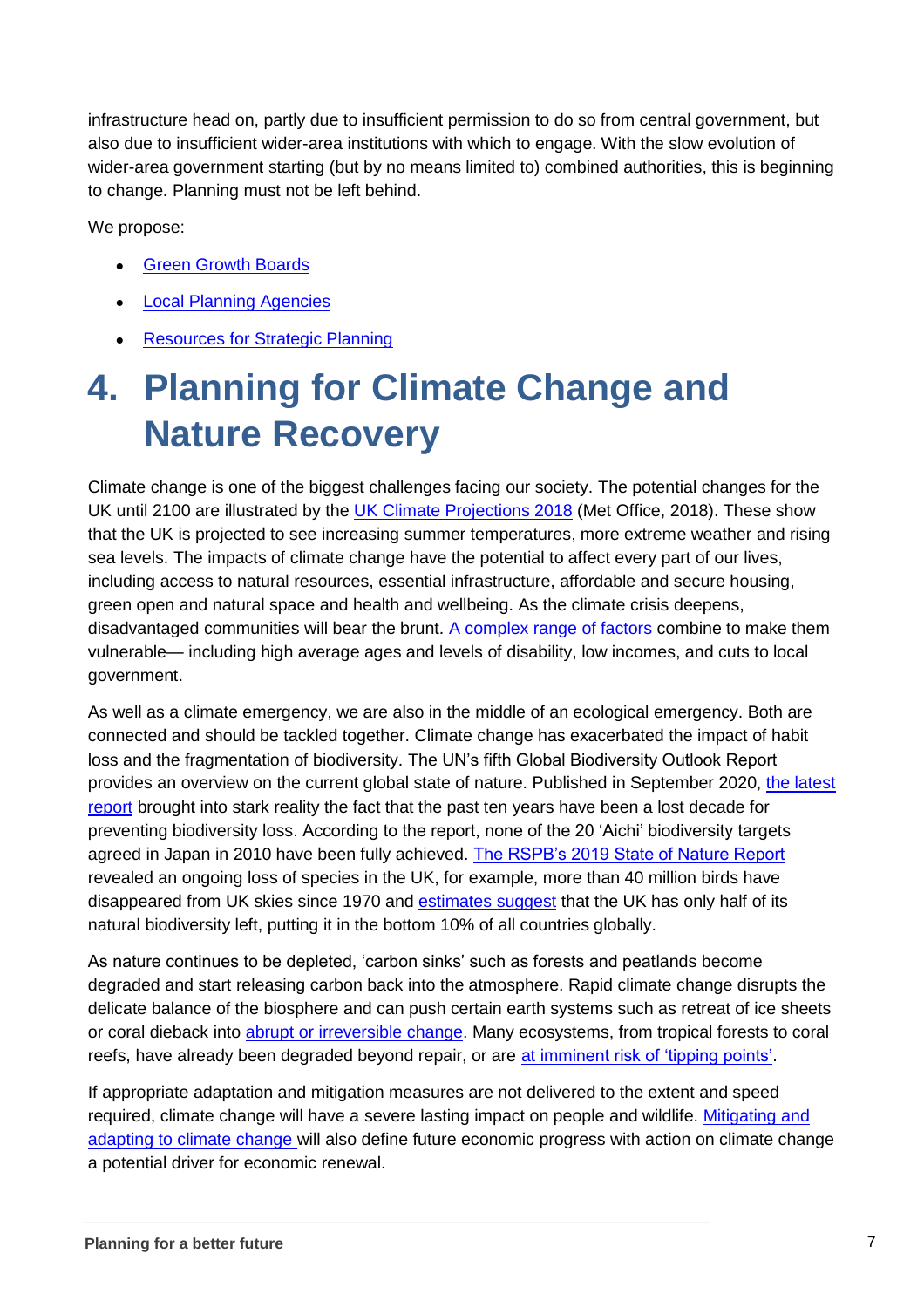Planning plays a crucial role in the transition to a zero-carbon society, engaging communities and enabling environmentally friendly choices in everything from energy to transport. Planning can do this by minimising the carbon emissions of development through sustainable locations, which are integrated with low carbon infrastructure, ensuring design delivers climate adaptation and mitigation, and coordinating a national retrofit of our built environment. Planning can do this as part of a wider democratic conversation with the local community, helping to both reduce emissions and build resilience to extreme weather events.

The RTPI has been [championing the role of planning](https://www.rtpi.org.uk/practice/2019/september/rising-to-the-climate-crisis-a-guide-for-local-authorities-on-planning-for-climate-change/) in delivering climate mitigation and adaptation, and increasing the resilience of our communities to climate change. We have called for bold policies and strategies to reduce emissions across key sectors including buildings, land use, transport and energy. However, delivery of climate adaptation and mitigation 'on the ground' is generally poor. This is in part the result of uncertainty produced by government policy subject to reversals; an overwhelming focus on house building; and severe under-resourcing in planning departments. Stronger climate change law and policy would help, but these practical and political issues are currently the key barriers to effective planning.

We propose:

- [Climate change legal duty](https://www.rtpi.org.uk/policy-and-research/planning-for-a-better-future/#M-4.1)
- [Stronger national policy on climate](https://www.rtpi.org.uk/policy-and-research/planning-for-a-better-future/#M-4.2)
- [Local Environment Improvement Plans](https://www.rtpi.org.uk/policy-and-research/planning-for-a-better-future/#M-4.3)

### <span id="page-7-0"></span>**5. Planning with and for People**

The planning system arose out of a democratic process. The public called for better public health in towns. Private individuals such as Ebenezer Howard demonstrated how much better a planned environment is to urban sprawl. Between the wars, public concern about ribbon development and the impacts of growing road traffic fueled calls for a more proactive planning system. At the same time the growing success of municipal housing led the way towards a planned approach to improving many people's living conditions.

For planning to thrive it must continue to be based on consent. It could be argued this consent has worn a bit thin. Many people question a planning system, which seems to act to convey large increases in land value to a limited number of landowners. The role of the planning system to provide affordable housing for all seems to have run into the sand. Projects approved in local plans end up looking unattractive to neighbouring residents – blots on the landscape. People question why for years increasing numbers of houses are built but local services seem to get poorer. Recent increases in the scope of permitted development "rights" (i.e. activity that does not involve express planning permission) has also decreased people's acceptance of the planning system as one, which has them at its heart. Does the public even see the planning system as a key tool in mitigating and adapting to climate change (except possibly regarding flood risk)?

In our [recent study of engagement](https://www.rtpi.org.uk/research/2020/december/the-future-of-engagement/) with Grayling we found that COVID-19 has speeded up shifts towards digital: the vast majority of organisations (83%) interviewed changed the way they engage with communities during the pandemic, but that almost all organisations (93%) told us that digital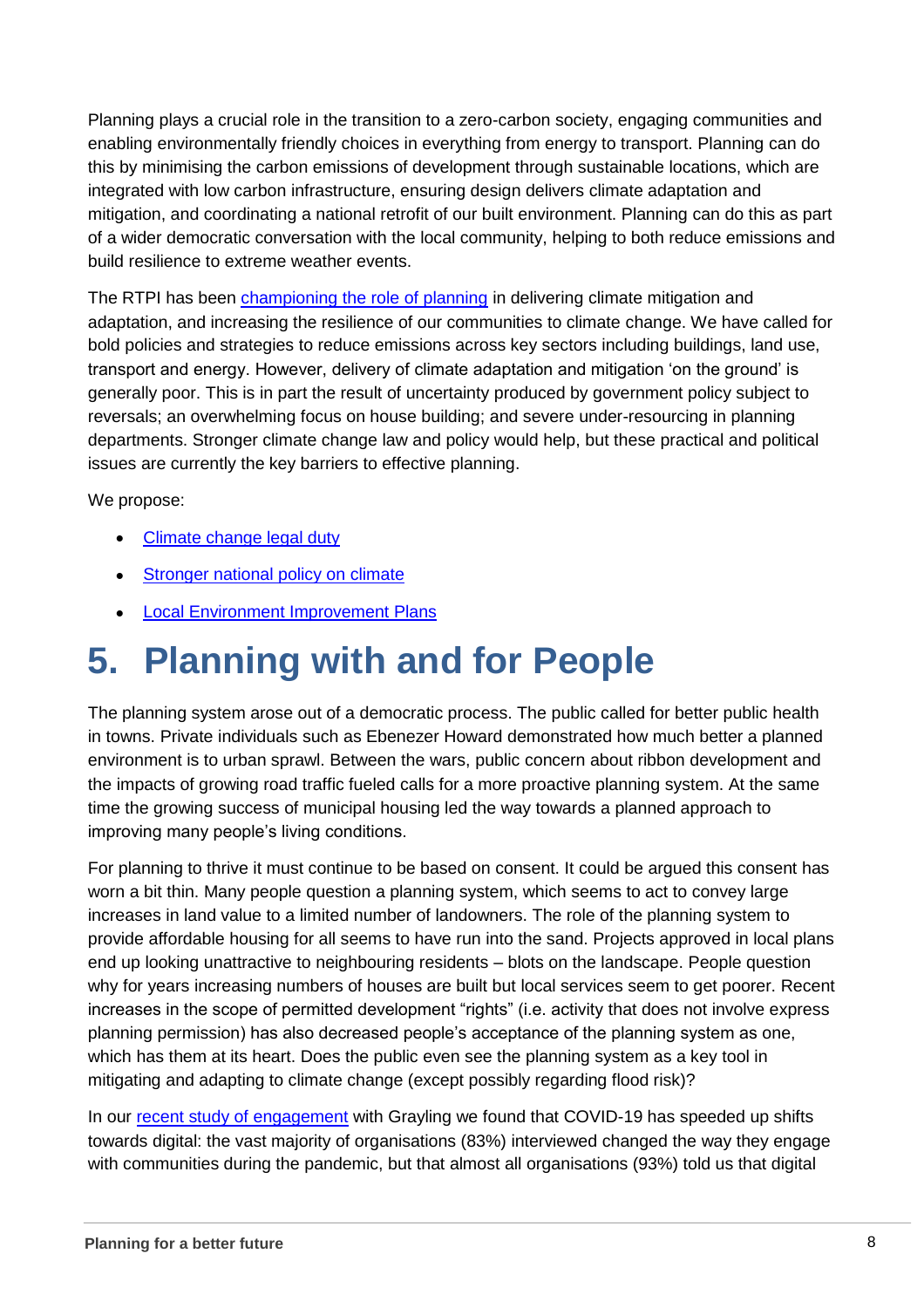engagement would continue to be important after the pandemic<sup>1</sup>. The pandemic has legitimised digital engagement has been legitimised in the eyes of the public and decision makers. Nearly half (46%) of those surveyed stated that the expectations of decision making with both local authorities and the public had changed, with most citing the shift to and acceptance of online tools as reasons for this change.

The Government is all in favour: it wishes to: "*move the democracy forward [sic] in the planning process and give neighbourhoods and communities an earlier and more meaningful voice in the future of their area as plans are made, harnessing digital technology to make it much easier to access and understand information about specific planning proposals*".

Digital Engagement may be the key to unlocking a younger, more diverse participation: just under half (49%) of the general public surveyed told us that having the ability to respond digitally would make them more likely to get involved. But digital engagement alone won't do this: it will be necessary to think about how to attract and access new audiences. An increased focus on digital could be seen as a plus for some groups in particular. Over one in five respondents with a disability (21%) said difficulty accessing physical events was a barrier to getting involved in local decision making.

Continual investment, resourcing and training is needed to ensure industry and communities have the right skills and tools to make the most of the digital opportunity: 73% of planning professionals do not believe their teams have the skills and tools they need to deliver effective digital consultation.

Changes to public engagement must consider everyone's needs. Planning services, data and tools need to be accessible to all, including those without the confidence or skills to use digital. We advocate for a mixed methods approach where interactive digital methods are supported by traditional deliberative consultation. It is important to include people from diverse backgrounds in the design of Plantech and digital engagement tools to ensure they appeal to a diverse audience.

It is vital in future for those designing public engagement to think about what audiences actually want, rather than just what the promoter needs from them**.** Too often consultation and engagement activity can be seen as a list of questions that need responses. Creating a conversation that the community cares about joining and building in value-add activity for participants can help to reach the widest possible audience.

We propose:

 $\overline{a}$ 

- [Digital engagement fund](https://www.rtpi.org.uk/policy-and-research/planning-for-a-better-future/#M-5.1)
- [National public awareness campaign](https://www.rtpi.org.uk/policy-and-research/planning-for-a-better-future/#M-5.2)
- [Community engagement specialists](https://www.rtpi.org.uk/policy-and-research/planning-for-a-better-future/#M-5.3)
- [Pop-up Planning shops](https://www.rtpi.org.uk/policy-and-research/planning-for-a-better-future/#M-5.4)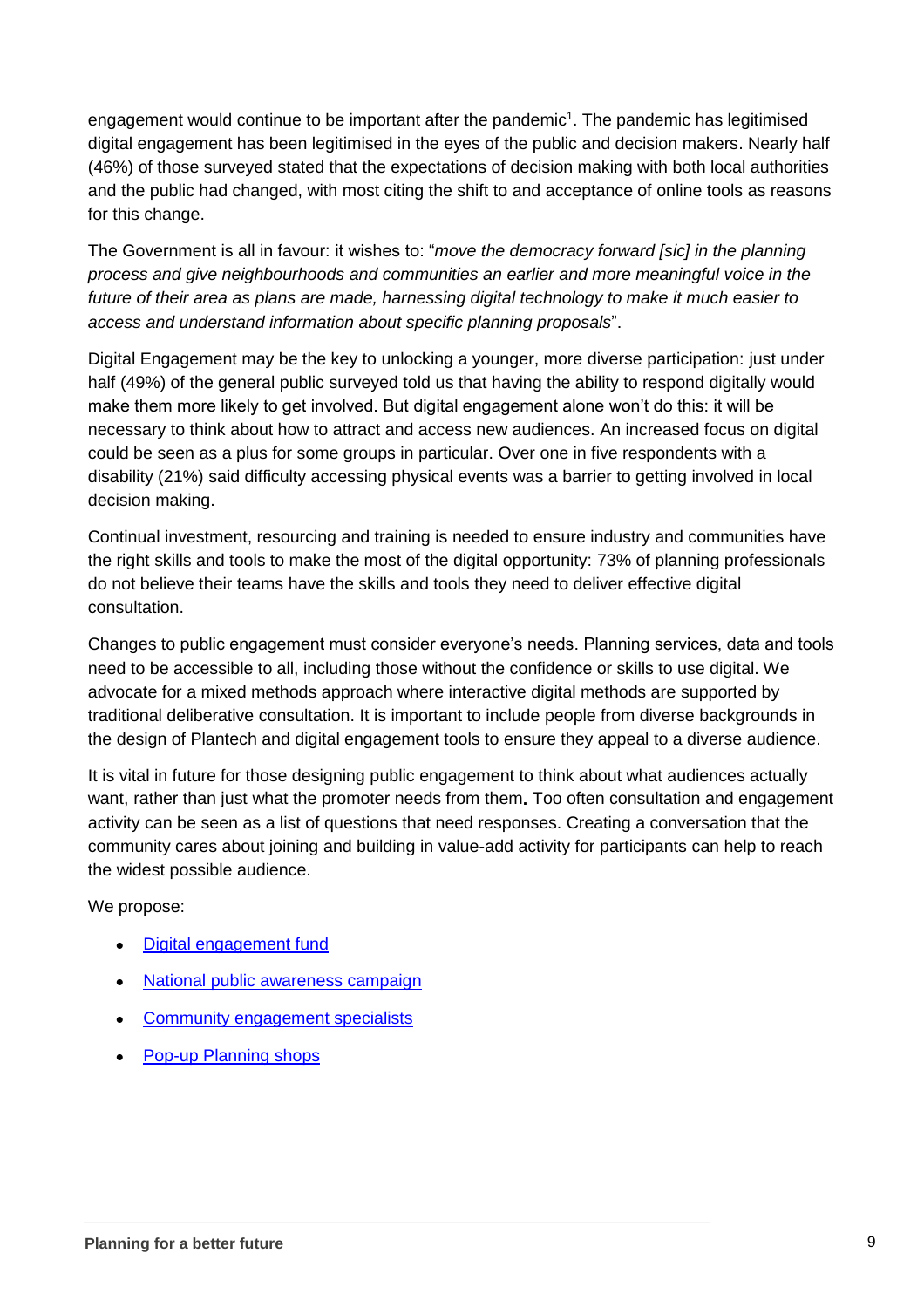## <span id="page-9-0"></span>**6. Conclusion**

As the professional body for town planners in the UK and Ireland, the Royal Town Planning Institute comprises a mass of valuable expertise amongst its 26,000 members. We have drawn on this to write this paper. We consider that involving the professionals who make this system work in proposals to change it must be a great way forward.